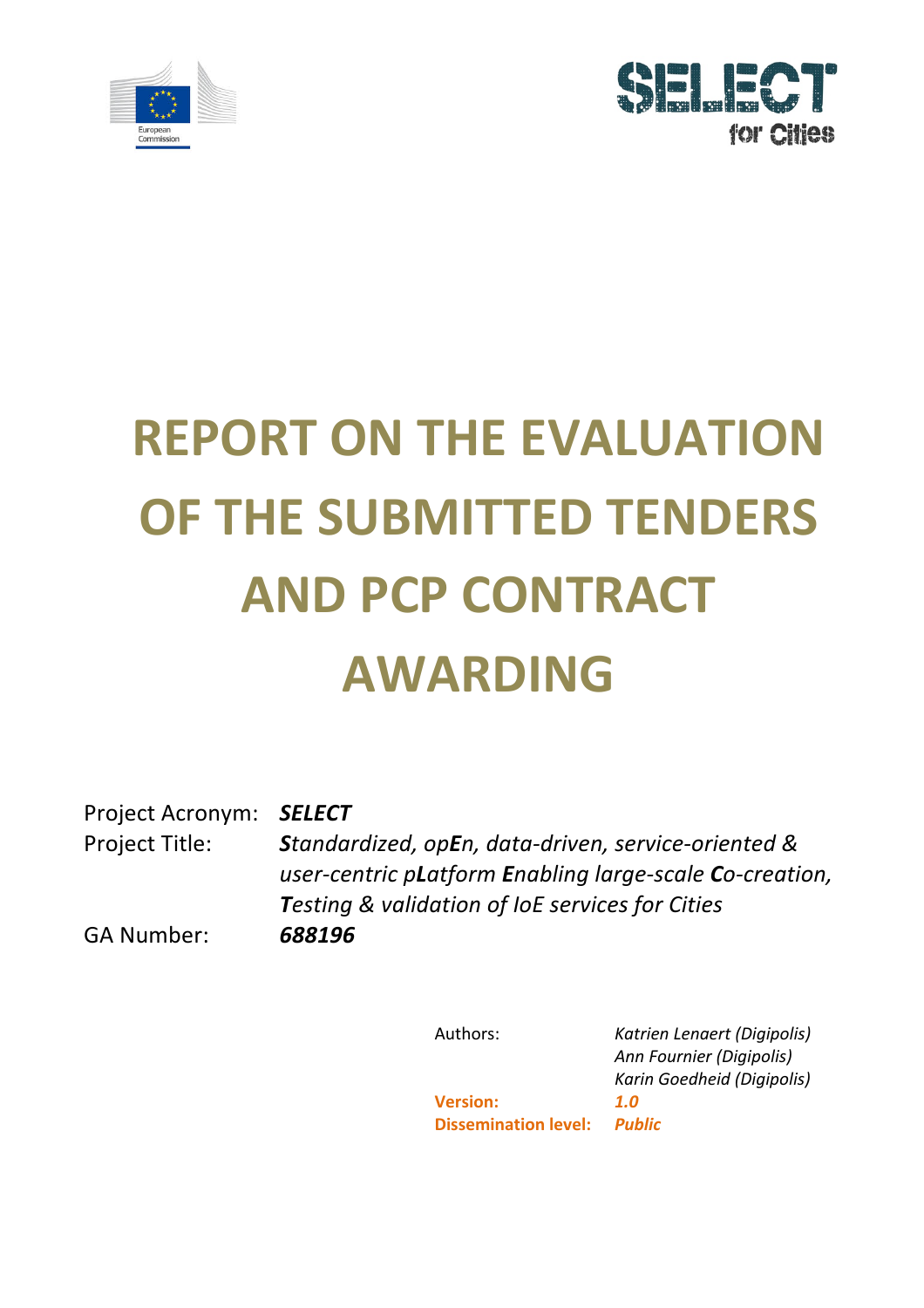



# **Table of Contents**

| $\mathbf{1}$   |  |
|----------------|--|
| 1.1            |  |
| 1.2            |  |
| $\overline{2}$ |  |
| 2.1            |  |
| 2.2            |  |
| $\overline{3}$ |  |
| 3.1            |  |
| 3.2            |  |
| 4              |  |
| 4.1            |  |
| 4.2            |  |
| 5              |  |
| 6              |  |
| 6.1            |  |
| 6.2            |  |
| $7^{\circ}$    |  |
|                |  |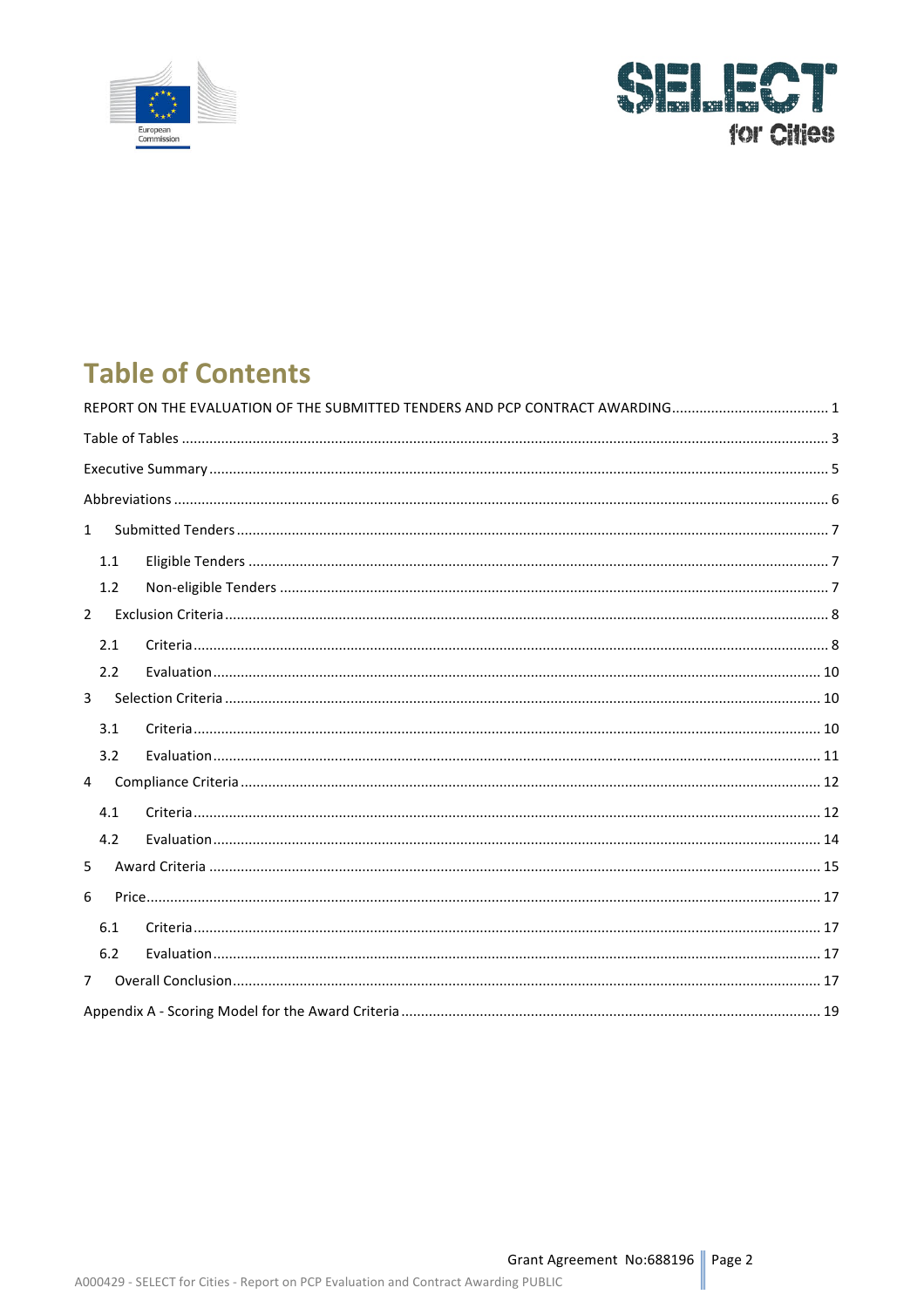



# **Table of Tables**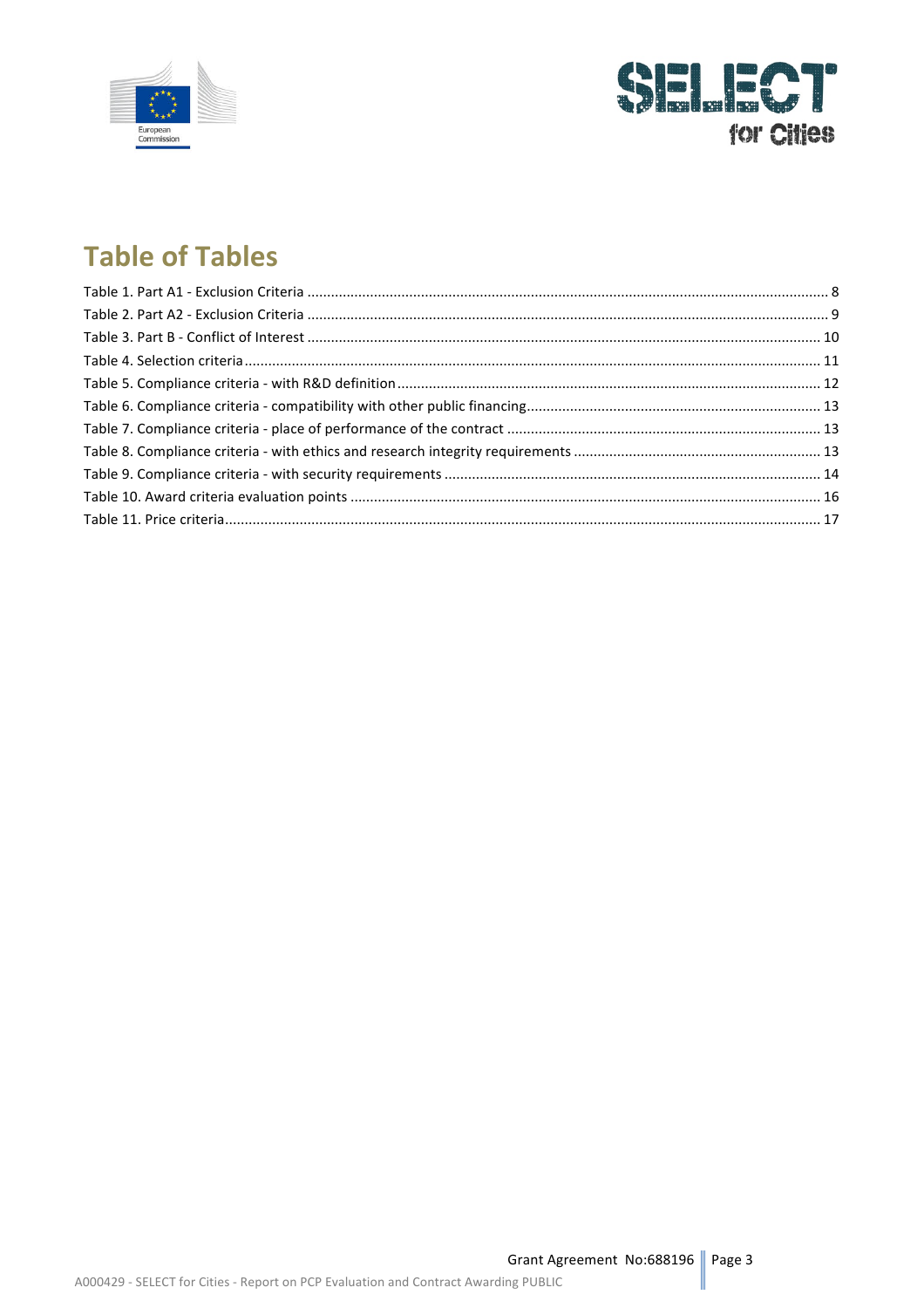



# **Document revision history**

| <b>Revision</b><br><b>No</b> | <b>Author</b>                                       | <b>Organization</b> | <b>Date</b> | <b>Work effectuated</b>                            |
|------------------------------|-----------------------------------------------------|---------------------|-------------|----------------------------------------------------|
| $\mathbf{1}$                 | Katrien Lenaert, Ann<br>Fournier, Karin<br>Goedheid | <b>Digipolis</b>    | 06/06/2017  | <b>Overall evaluation</b><br>report - confidential |
| $\overline{2}$               | Karin Goedheid                                      | <b>Digipolis</b>    | 17/08/2017  | <b>Evaluation report -</b><br>public               |

# **Approvals for final version**

| <b>Contributor</b> | <b>Author</b> | <b>Organization</b>               | <b>Date</b> |
|--------------------|---------------|-----------------------------------|-------------|
| Consortium         | All           | Antwerp, Copenhagen, FV-Helsinki, |             |
| <b>partners</b>    |               | imec, 21C, Digipolis              |             |

# **Distribution list**

| <b>Name</b>                       | <b>Ways to distribute</b>     | <b>Comments</b>                                                                         |
|-----------------------------------|-------------------------------|-----------------------------------------------------------------------------------------|
| <b>SELECT for Cities partners</b> | Mail/Google docs              |                                                                                         |
| <b>European Commission</b>        | Deliverable                   | Will be distributed after<br>approval by the S4C Procurers<br><b>Steering Committee</b> |
| <b>SELECT for Cities website</b>  | <b>Publication on website</b> |                                                                                         |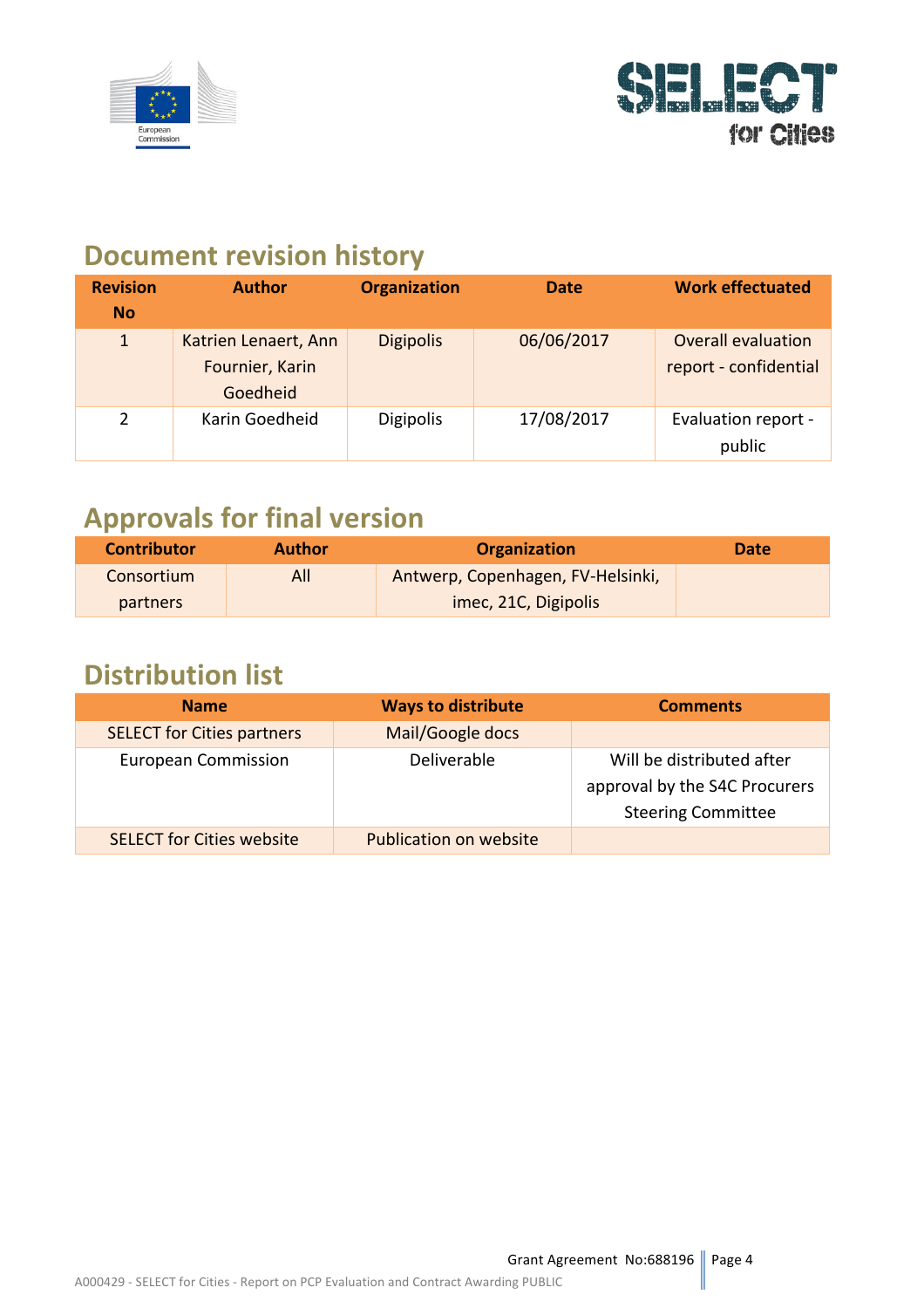



# **Executive Summary**

This report summarizes the results of the first evaluation period within the Select for Cities PCP project: the evaluation of the tenders for the initial phase.

During the SELECT for Cities PCP Request for Tenders evaluation 28 offers were received, evaluated and scored by the Select for Cities Buyers Group. As described in TD1 Request for Tenders, Section 4.1 Evaluation process, the Tender evaluation was conducted in a variety of steps and checks on compliance with the:

- conditions of the Tenders
- exclusion criteria
- selection criteria
- compliance criteria
- award criteria

28 Tenders were verified on administrative compliance, exclusion criteria, conflicts of interests, and selection and compliance criteria during the desk evaluation by the Buyers Group, combined with GoToMeeting iterations to align with the evaluation team.

23 Tenderers were found eligible for continuing to the technical evaluation which consists of a desk evaluation by the Buyers Group's technical experts, several group iterations and a webinar with all eligible Tenderers. During a webinar, the Tenderers were able to present their technical solution very briefly. The Buyers Group used the allotted time during the webinar to check unclarities in the offers.

Based on the full evaluation procedure executed by the members of the Select for Cities Consortium and on the available Phase 1 budget, 10 Tenderers (Lead Tenderer in alphabetical order) were selected to proceed to Phase 1 of the Select for Cities PCP project:

- Bosonit S.L. Spain
- etventure Corporate Innovation GmbH Germany
- HOP Ubiquitous S.L. Spain
- Indra sistemas S.A. Spain
- Engineering Ingegneria Informatica  $S.p.A Italy$
- Magenta srl -Italy
- Martel GmbH Switzerland
- University of Florence (DISIT Lab) Italy
- Urban Software Institute GmbH- Germany
- WINGS ICT Solutions Greece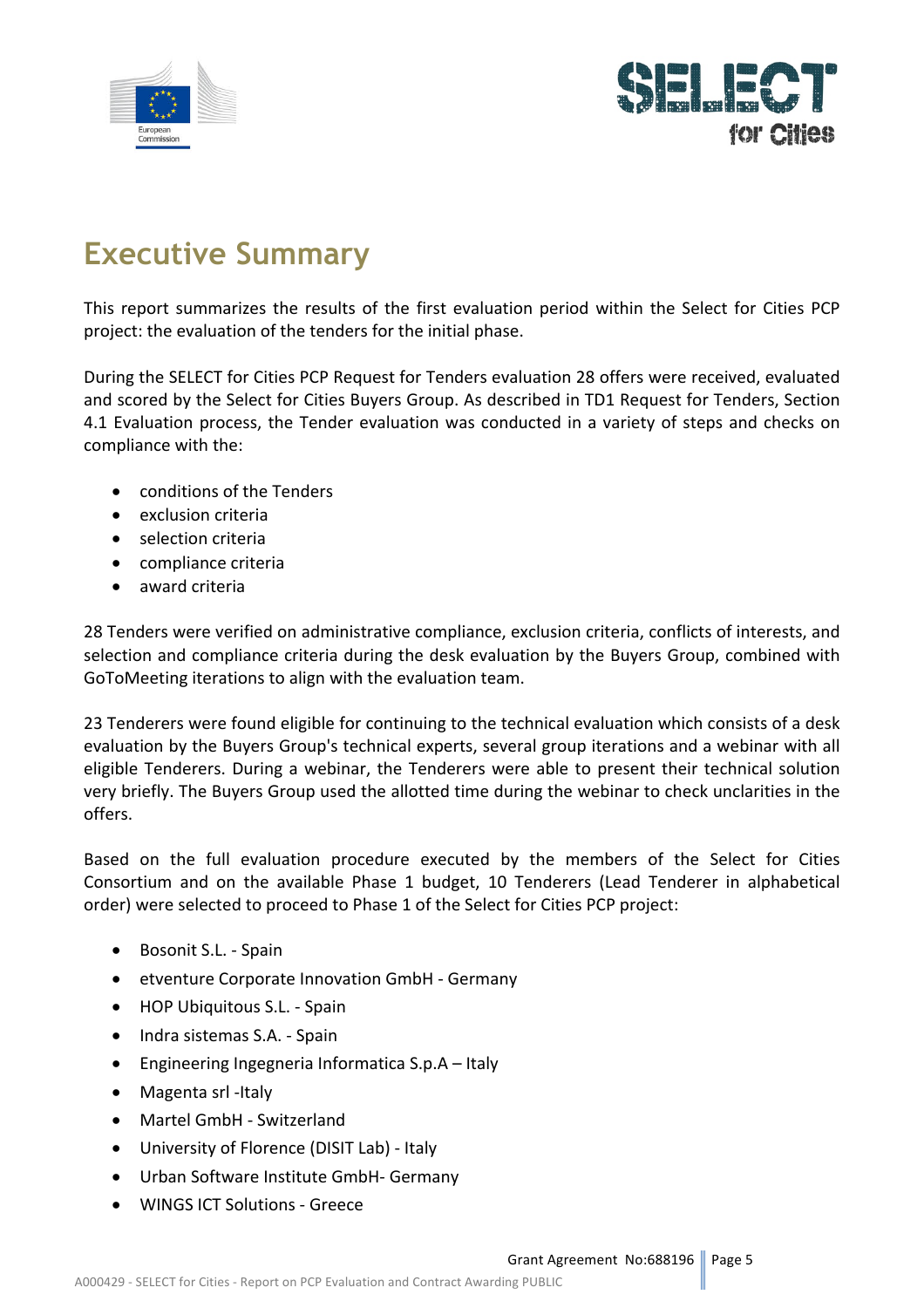



# **Abbreviations**

| <b>Abbreviation</b> | <b>Explanation</b>              |
|---------------------|---------------------------------|
| <b>OMC</b>          | <b>Open Market Consultation</b> |
| S4C                 | <b>SELECT For Cities</b>        |
| <b>IoT</b>          | <b>Internet of Things</b>       |
| loE                 | Internet of Everything          |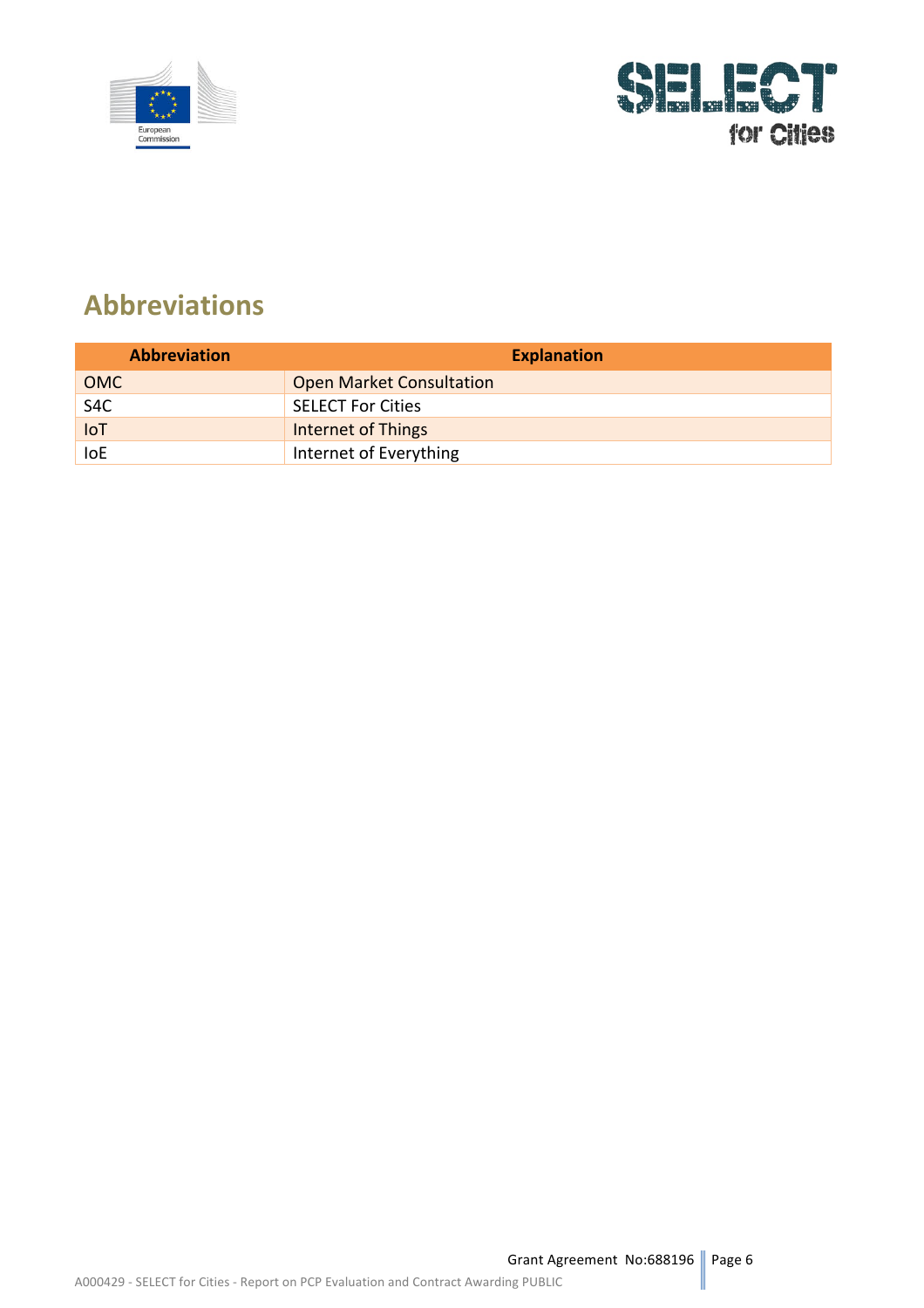



# **1 Submitted Tenders**

### **1.1 Eligible Tenders**

28 Tenderers submitted a Tender before the deadline of 14 April 2017 – 10:00 AM CET. In order to be eligible Tenders were to be submitted electronically, signed and by means of the predefined Annexes A through G:

- Annex A General Tender Submission Form
- Annex B Exclusion Criteria
- Annex C Selection Criteria
- Annex D Compliance Criteria
- Annex E Technical Offer Annex
- Annex F Financial Offer and Cost Breakdown
- Annex G Financial Offer Phase 1

Tenders that did not comply with these conditions were regarded as irregular. 24 Tenderers submitted a complete, correct and signed Tender. Their Tenders were submitted to the subsequent Administrative Evaluation Committee.

### **1.2 Non-eligible Tenders**

Three Tenderers submitted an incomplete and therefore irregular Tender. One Tenderer submitted its Tender twice. The double submission was excluded.

Non-eligible Tenderers were not conveyed to the subsequent Administrative Evaluation Committees.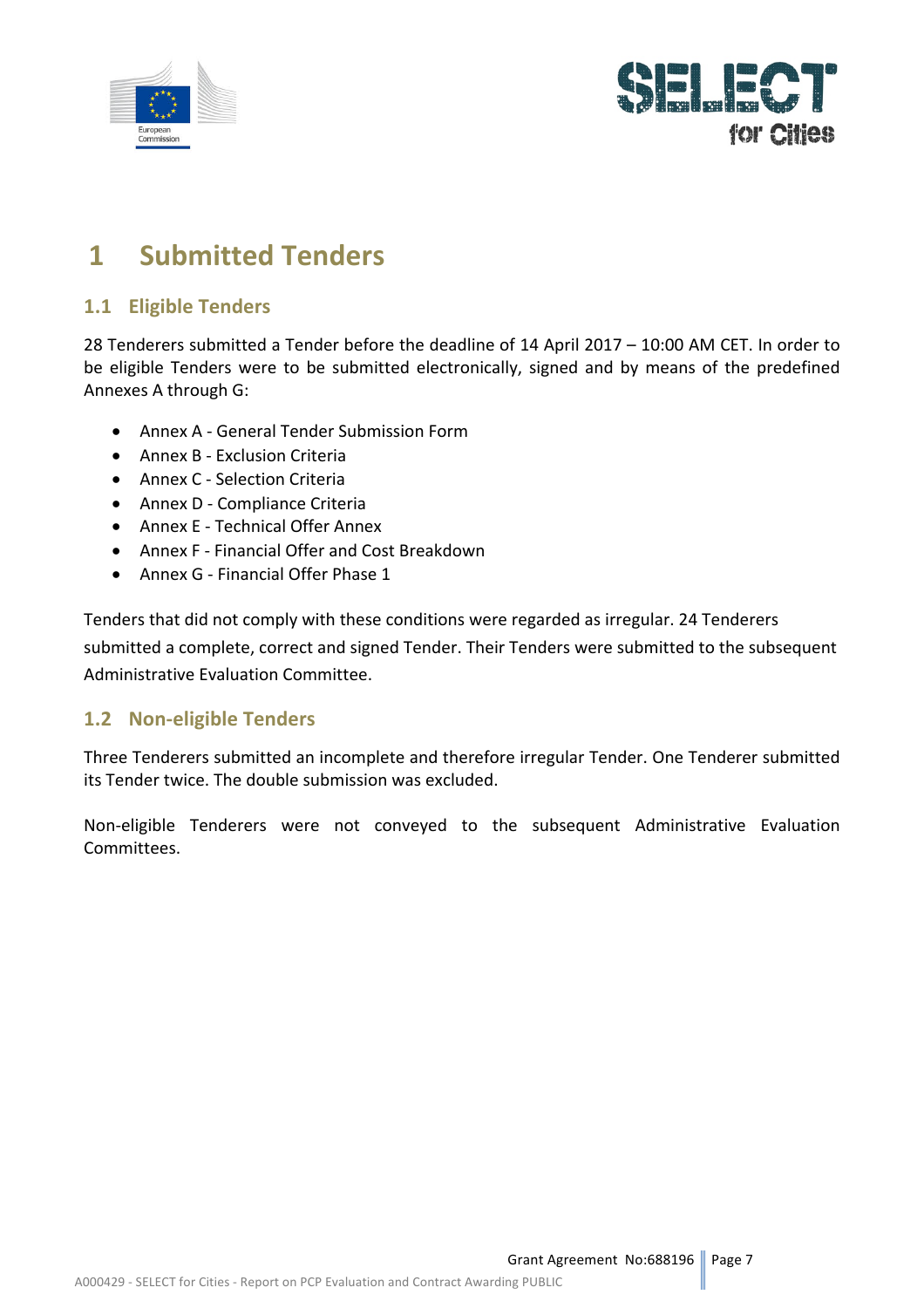



# **2 Exclusion Criteria**

All eligible Tenders were then assessed in accordance with the exclusion criteria.

### **2.1 Criteria**

Part A1 - Exclusion Criteria

| A1   | Has your organisation or any of its directors or any other person with power of<br>representation, decision or control of the organisation been convicted of any of the<br>following offences?                                                                                                                                                                                                                                                                                         |          |
|------|----------------------------------------------------------------------------------------------------------------------------------------------------------------------------------------------------------------------------------------------------------------------------------------------------------------------------------------------------------------------------------------------------------------------------------------------------------------------------------------|----------|
| A1.1 | Criminal offences referred to in Article 2 of Council Framework Decision<br>2008/841/JHA of 24 October 2008 on combating organized crime.                                                                                                                                                                                                                                                                                                                                              | Yes / No |
| A1.2 | Corruption as defined in Article 3 of Council Act of 26 May 1997<br>preparation on the basis of Article K.3.2 c Treaty on European Union, the<br>Convention on the fight against corruption involving officials of the<br>European Communities or officials of Member States of, and Article 3.1<br>Council Joint Action 98/742/JHA of 22 December 1998 adopted by the<br>Council on the basis of Article K.3 of the Treaty on European Union, on<br>corruption in the private sector. | Yes / No |
| A1.3 | Money laundering as defined in Article 1 of Council Directive 91/308/EEC<br>of 10 June 1991 on measures to prevent the financial system for money<br>laundering, amended by European Parliament and Council Directive<br>2001/97/EC.                                                                                                                                                                                                                                                   | Yes / No |
| A1.4 | Fraud within the meaning of Article 1 of the Convention drawn up on the<br>basis of Article K.3 of the Treaty on European Union for the Protection of<br>the Communities' financial interests.                                                                                                                                                                                                                                                                                         | Yes / No |
| A1.5 | Terrorist offences or offences linked to terrorist activities as defined in<br>Articles 1 and 3 of Council Framework Decision of 13 June 2002 on<br>combating terrorism.                                                                                                                                                                                                                                                                                                               | Yes / No |
| A1.6 | Child labour and other forms of trafficking in human beings as defined in<br>Article 2 of Directive 2011/36/EU of the European Parliament and of the<br>Council of 5 April 2011 on preventing and combating trafficking in human<br>beings and protecting its victims, and replacing Council Framework<br>Decision 2002/629/JHA.                                                                                                                                                       | Yes / No |
| A1.7 | Is guilty of serious misrepresentation in supplying the information<br>required under this section or has not supplied such information.                                                                                                                                                                                                                                                                                                                                               | Yes / No |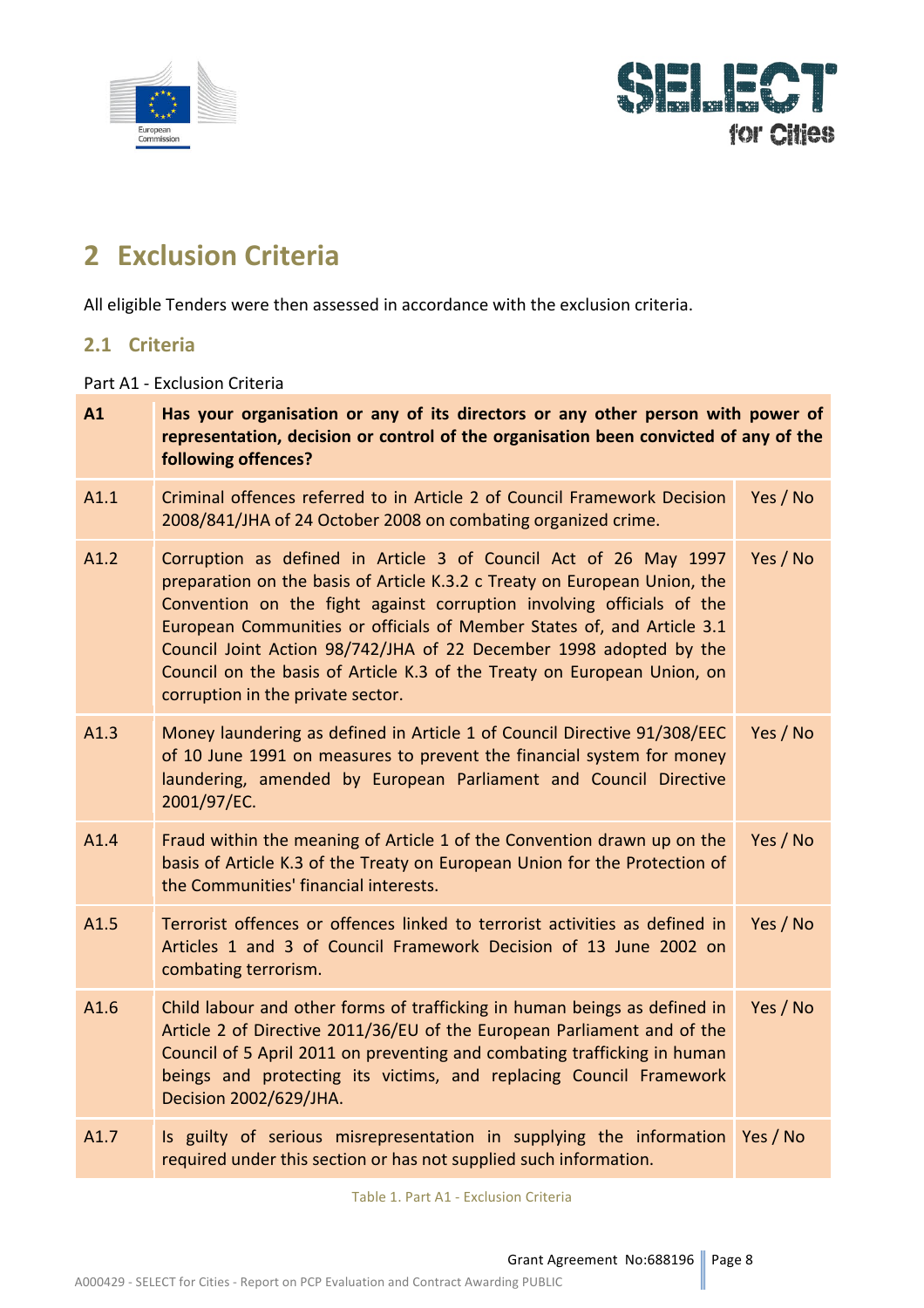



#### Part A2 - Exclusion Criteria

| A2   | Does any of the following apply to your organisation, or to (any of) the director(s) /<br>partners / consortium partners/ proprietor(s)?        |          |
|------|-------------------------------------------------------------------------------------------------------------------------------------------------|----------|
| A2.1 | Bankruptcy, insolvency, compulsory winding up, receivership,<br>composition with creditors, or subject to relevant proceedings                  | Yes / No |
| A2.2 | A conviction (or convictions) for a criminal offence related to business or<br>professional conduct                                             | Yes / No |
| A2.3 | Legal or administrative finding of a commission of an act of grave<br>misconduct in the course of business                                      | Yes / No |
| A2.4 | Failure to fulfil obligations related to payment of social security<br>contributions                                                            | Yes / No |
| A2.5 | Failure to fulfil obligations related to the payment of taxes                                                                                   | Yes / No |
| A2.6 | Failure to provide information required or providing inaccurate /<br>misleading information when participating in a procurement exercise        | Yes / No |
| A2.7 | Failure to obtain and maintain relevant licensing or membership of an<br>appropriate trading or professional organisation where required by law | Yes / No |
| A2.8 | If the answer to any of these is "Yes" please give brief details below, including what<br>has been done to put things right.                    |          |

Table 2. Part A2 - Exclusion Criteria

#### Part B - Conflict of Interest

| A3 | Tenderers submitting a Tender in respect to this PCP confirm:                                                                                                                                                                                             |
|----|-----------------------------------------------------------------------------------------------------------------------------------------------------------------------------------------------------------------------------------------------------------|
|    | • That they do not have any conflict of interest in connection to the contract. A<br>conflict of interest may arise in particular as a result of economic interests,<br>political or national affinities, family or emotional ties, or any other relevant |
|    | connection or shared interest;<br>• That they will inform the Lead Procurer, without delay, of any situation                                                                                                                                              |
|    | constituting a conflict of interest or which could give rise to a conflict of interest;                                                                                                                                                                   |
|    | • That they have not made, and will not make, any offer of any type whatsoever<br>from which an advantage can be derived under the contract;                                                                                                              |
|    | • That they have not granted, sought, attempted to obtain or accepted and will not                                                                                                                                                                        |
|    | grant, seek, attempt to obtain, or accept any advantage, financial or in kind, to or                                                                                                                                                                      |
|    | from any party whatsoever, constituting an illegal or corrupt practice, either<br>directly or indirectly, as an incentive or reward relating to the award of the                                                                                          |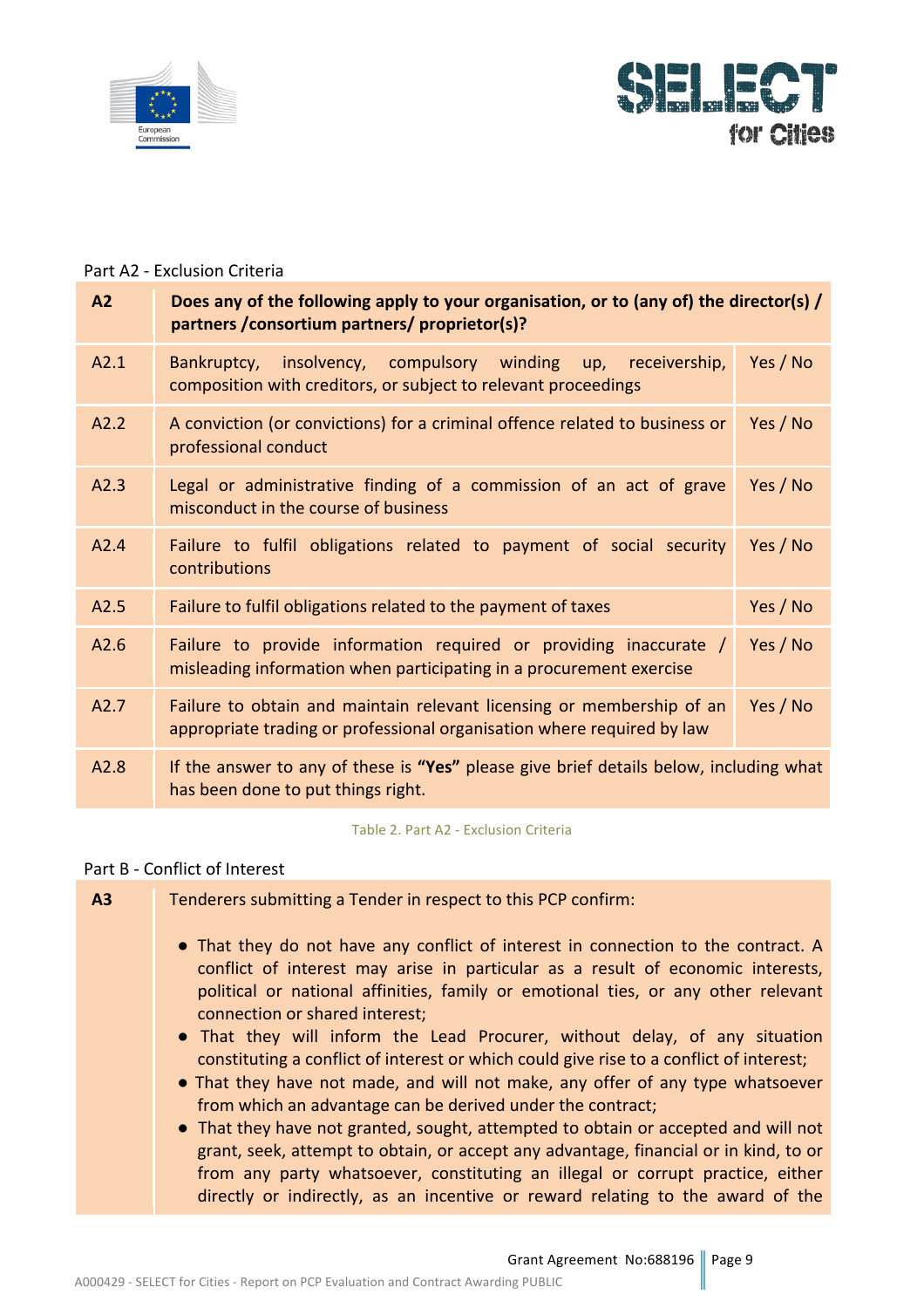



#### contract;

• That they understand that the Lead Procurer reserves the right to verify this information and that they are aware of the consequences which may derive from any false declaration in respect of the information required by the awarding body as a condition of participation in the contract procedure.

Table 3. Part B - Conflict of Interest

### **2.2 Evaluation**

The situation of the Tenderers and their Subcontractors was assessed based on the responses to the questions in Annex B.

All eligible Tenderers passed the exclusion criteria, and therefore all 24 Tenders were considered eligible to further participate in the SELECT for Cities PCP evaluation process.

### **3 Selection Criteria**

The selection criteria were used to assess Tenderers' professional capacity, work experience and appropriate structures to fulfill the contract. The criteria used was as follows.

### **3.1 Criteria**

Demonstrate the ability to perform R&D up to original development of the first products or services and to commercially exploit the results of the PCP, including intangible results in particular IPRs.

Provide a description of relevant reference and/or previous projects which reflect the competences and capacity of the Tenderer in the different phases and domains of the SELECT for Cities project.

Provide a list of current/previous services performed/developed which are similar in scope and complexity to this Tender. These references can be provided based on previous projects of the Tenderer or one or several of the consortium partners and/or Subcontractors who will be working on the project.

The references should be recent and should have been finalized during the last five years. Examples of areas in which references can be provided: large scale data projects, integration projects with sensors and other devices, experience with privacy and security in a network context ...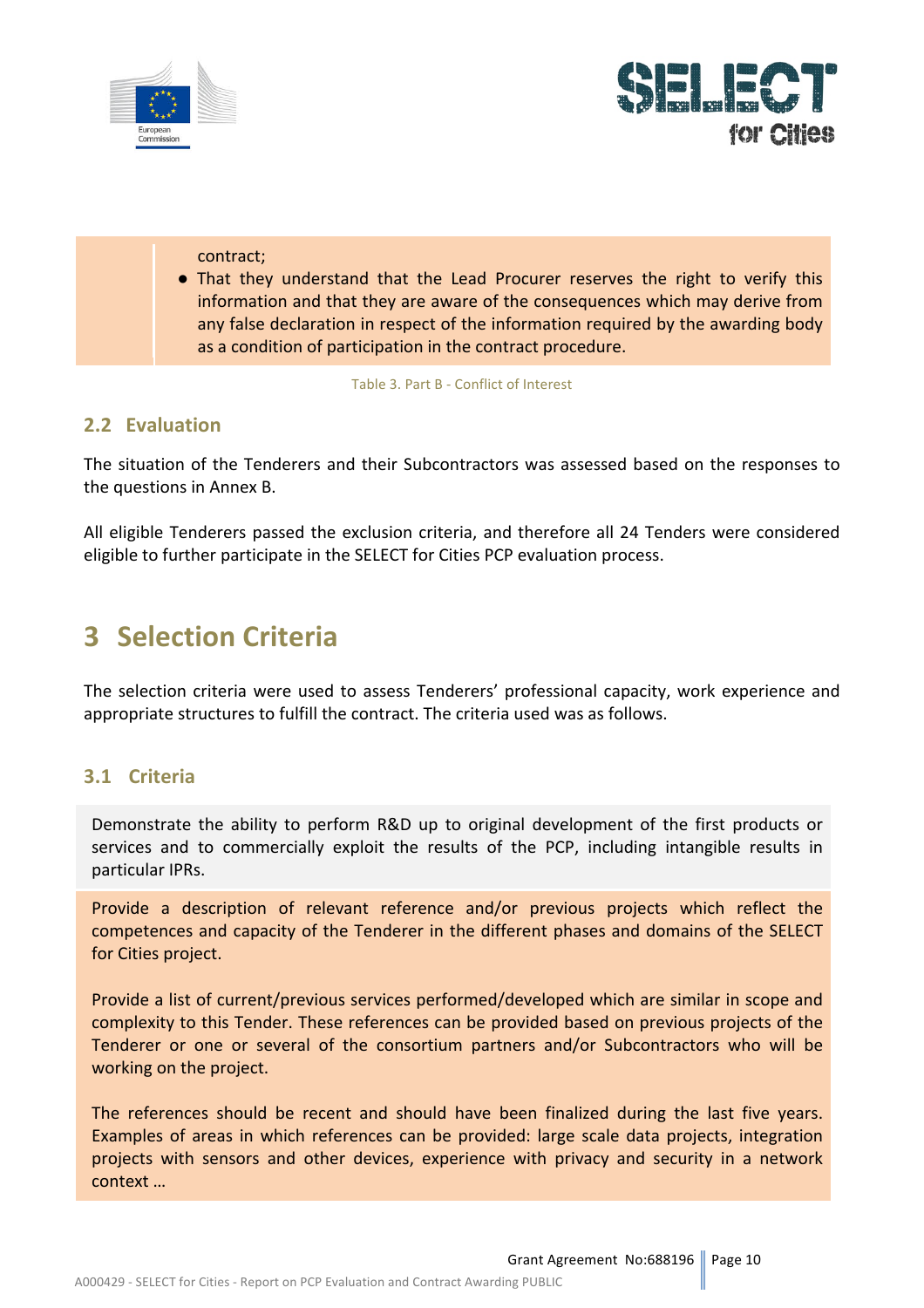



#### If you cannot provide at least one reference, please explain briefly why.

Demonstrate the Tenderers expertise and working experience required to undertake an innovative R&D project that entails software development, integration and commercialisation.

Provide the CVs of key personnel with competences and skills necessary to complete the project. Non-exhaustive list of possible competences: developers, integration specialists, project leaders, data-visualisation specialists, data analysts, data scientists, security and privacy experts, enterprise architects, commercial specialists, etc. ...

Identify who the subcontractor(s) is/are and what they will deliver.

Does your organisation have a Business Continuity / Disaster Recovery / Risk Management plan that ensures the described services are delivered in the event of a disruption affecting your business and ensures continuity of supply / service from your critical suppliers?

#### YES/NO

#### Insurance

#### Provide details of your current insurance cover:

- Employer's Liability
- · Public Liability
- Professional Indemnity (if applicable)
- Product Liability (if applicable)
- **Other**

Please confirm whether you will take the appropriate level of insurance cover if you are successful in winning the contract?

YES/NO

Table 4. Selection criteria

### **3.2 Evaluation**

The financial, economic, technical and professional capacity of the Tenderers and Subcontractors was assessed based on the responses to the questions in Annex C. All eligible Tenderers passed the exclusion criteria, and therefore all 24 Tenderers were considered to to further participate in the SELECT for Cities PCP evaluation.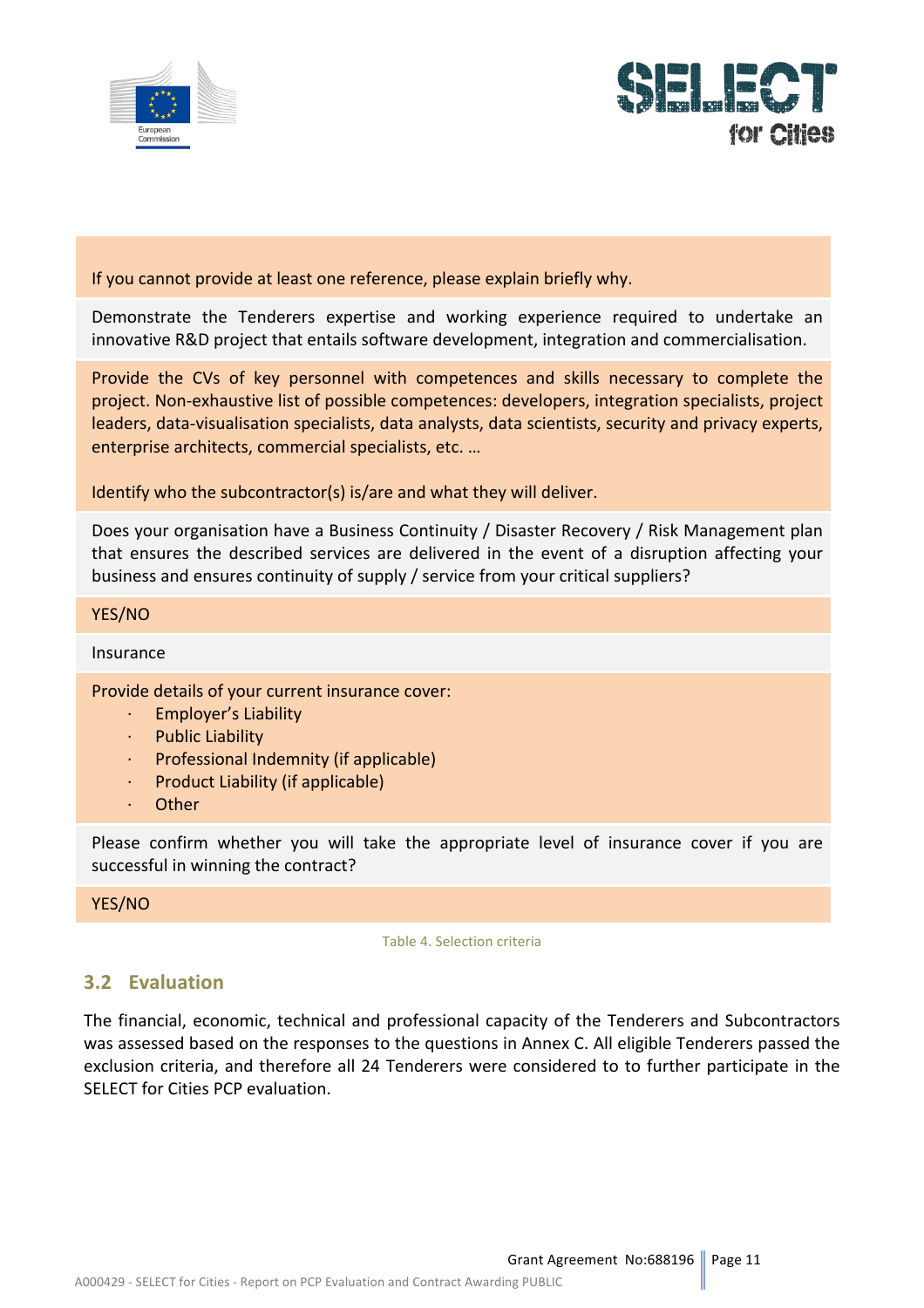



# **4 Compliance Criteria**

The compliance criteria were used to ensure that the Tenderers are in compliance with H2020 directives and PCP specific rules. The criteria used were as follows.

### **4.1 Criteria**

A - Compliance with the R&D definition

| A1             | The Tenderer declares that the submitted offer contains a min. of 50% R&D-services<br>and that the total value of products offered in each Phase will be less than 50 % of the<br>total value of the framework agreement.<br>The offers for all three Phases must propose services matching the R&D definition;<br>See Article XV(1)(e) WTO GPA 1994 and the Article XIII (1)(f) of the revised WTO GPA<br>$2014$ ). |
|----------------|----------------------------------------------------------------------------------------------------------------------------------------------------------------------------------------------------------------------------------------------------------------------------------------------------------------------------------------------------------------------------------------------------------------------|
|                | Answer Yes / No                                                                                                                                                                                                                                                                                                                                                                                                      |
| A <sub>2</sub> | The Tenderer declares that the provided unit prices for each category of R&D-<br>resources (e.g. junior, senior researchers, developers, ) in the submitted offer for<br>Phase 1 are binding for Phases 2 and 3.                                                                                                                                                                                                     |
|                | Answer Yes / No                                                                                                                                                                                                                                                                                                                                                                                                      |
| A <sub>3</sub> | The Tenderer declares that the financial part of the offer for the Framework<br>Agreement must provide binding unit prices for all foreseeable items for the whole<br>duration of the Framework Agreement.                                                                                                                                                                                                           |
|                | The financial part of the offer for each phase must provide a breakdown of the price<br>for that Phase in terms of units and unit prices for every type of items in the contract,<br>distinguishing clearly the units and unit prices for product related items.                                                                                                                                                     |
|                | The offers for all three Phases will include only items (products) needed to address<br>the challenge in question and to deliver the R&D services described in the Request for<br>Tenders.                                                                                                                                                                                                                           |
|                | Answer Yes / No                                                                                                                                                                                                                                                                                                                                                                                                      |
|                |                                                                                                                                                                                                                                                                                                                                                                                                                      |

Table 5. Compliance criteria - with R&D definition

#### B - Compatibility with other public financing

B The tenderer declares that he does not receive public funding from other sources that may lead to double public funding or an accumulation of different types of public financing not permitted by EU legislation, including EU state aid rules.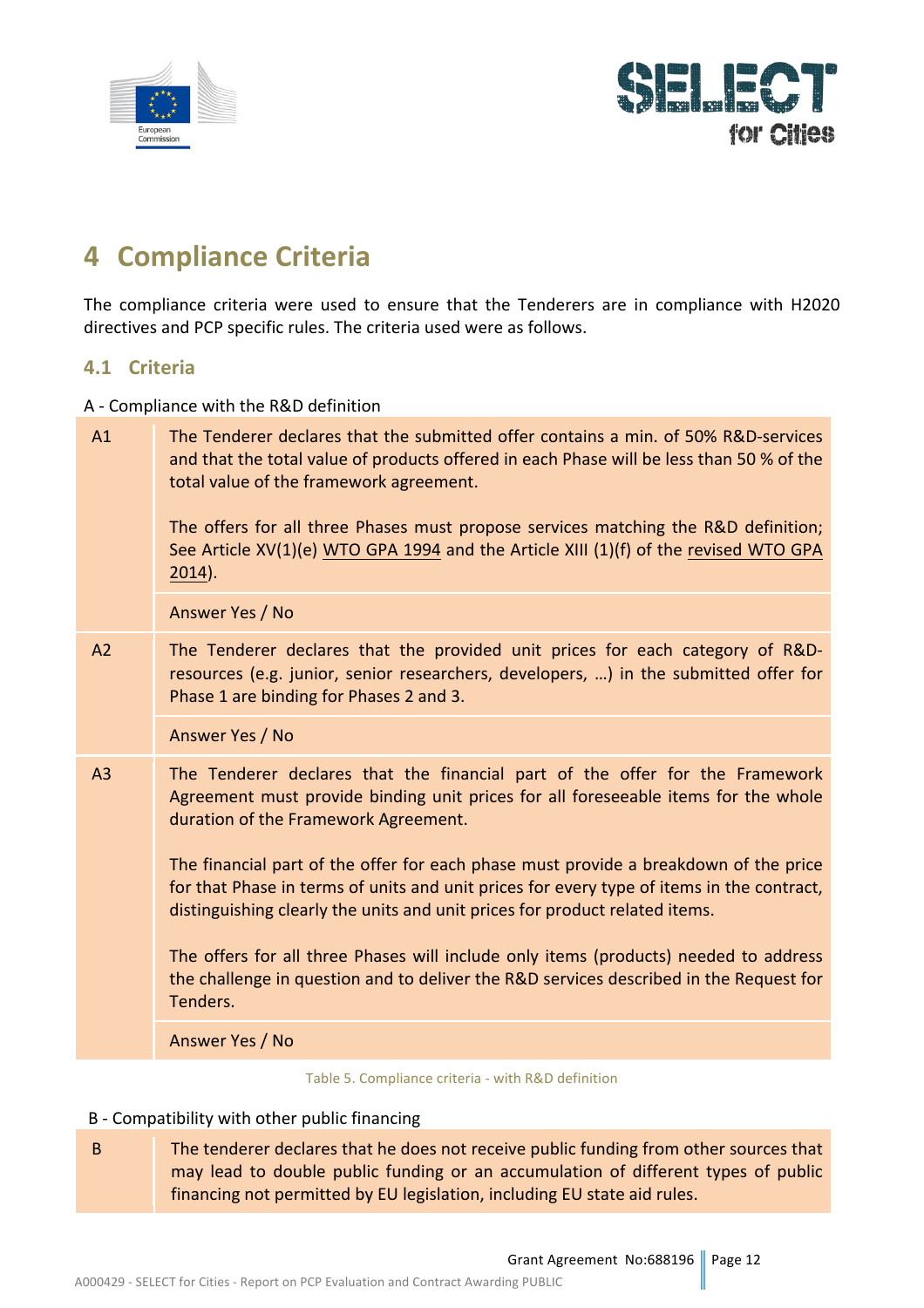



### Answer Yes / No

Table 6. Compliance criteria - compatibility with other public financing

### C - Place of performance of the contract

| The Tenderer declares that:                                                                    |
|------------------------------------------------------------------------------------------------|
| At least 50 % of the total value of activities covered by the framework                        |
| agreement will be performed in the EU Member States or H2020 associated                        |
| countries. The principal R&D staff working on the PCP will be located in the EU                |
| Member States or H2020 associated countries;                                                   |
| At least 50% of the total value of activities covered by each specific contract<br>$\bullet$ . |
| for each PCP phase must be performed in the EU Member States or in H2020                       |
| associated countries. The principal R&D staff working on each specific contract                |
| will be located in the EU Member States or H2020 associated countries.                         |
|                                                                                                |
| Answer Yes / No                                                                                |

#### Table 7. Compliance criteria - place of performance of the contract

#### D - Compliance with ethics and research integrity requirements

| D <sub>1</sub> | The research involves Human Embryonic Stem Cells (HESCs), human<br>participants, human cells or tissues?                                                                                                                                                                                                                                                                    | Yes / No |
|----------------|-----------------------------------------------------------------------------------------------------------------------------------------------------------------------------------------------------------------------------------------------------------------------------------------------------------------------------------------------------------------------------|----------|
| D <sub>2</sub> | Does this research involve personal data collection and/or processing?                                                                                                                                                                                                                                                                                                      | Yes / No |
| D <sub>3</sub> | If yes - Does it involve the collection and/or processing of sensitive<br>personal data (e.g. health, sexual lifestyle, ethnicity, political opinion,<br>religious or philosophical conviction)?                                                                                                                                                                            | Yes / No |
| D <sub>4</sub> | Does it involve processing of genetic information?                                                                                                                                                                                                                                                                                                                          | Yes / No |
|                | Does it involve tracking or observation of participants?                                                                                                                                                                                                                                                                                                                    | Yes / No |
| D <sub>5</sub> | The tenderer commits to execute the tasks assigned under the<br>Framework Agreement and the Specific Contracts in compliance with<br>the provisions set out in the Framework Agreement, and compliant<br>with the rules of:<br>Ethical principles (including the highest standards of research<br>a)<br>integrity); and<br>b) Applicable international, EU and national law | Yes / No |

Table 8. Compliance criteria - with ethics and research integrity requirements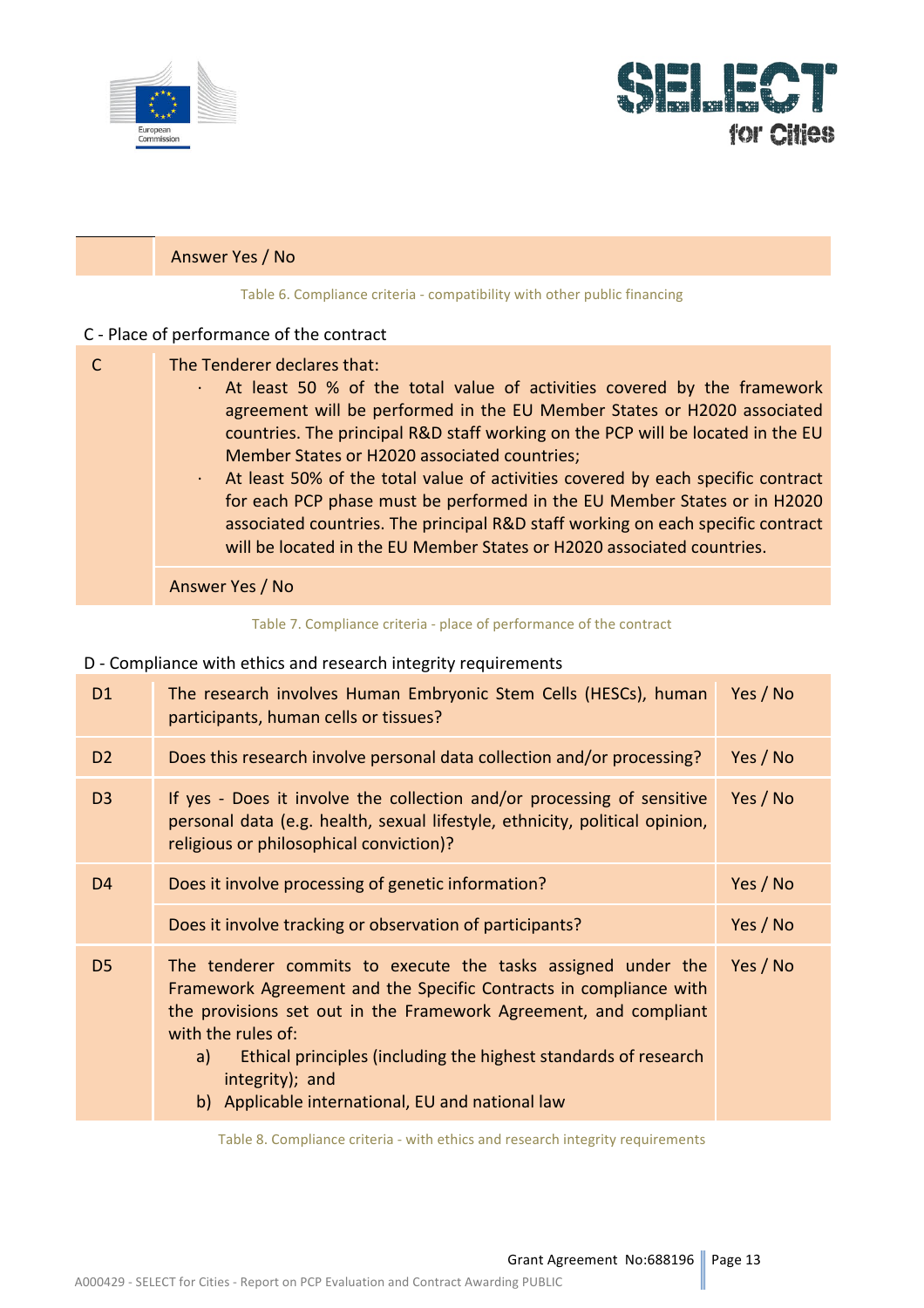



#### E - Compliance with security requirements

E The submitted bids comply with the EU, national and international law on dual-use goods or dangerous materials and substances.

Answer Yes / No

Table 9. Compliance criteria - with security requirements

### **4.2 Evaluation**

In order to be regular and administratively compliant Tenders were to meet the following Compliance Criteria, see Section 3.5 Compliance criteria in TD1 - Request for Tenders:

- Criterion A Compliance with the definition of R&D services
- Criterion B Compatibility with other public financing
- Criterion C Compliance with requirements relating to the contract place of performance
- Criterion D Ethics and research integrity
- Criterion E Security

Tenders that did not comply with these Compliance Criteria were rejected.

All 24 Tenderers declared to be compliant. However, in one case the evidence given in Annex F -'Financial Offer and Cost Breakdown' to prove the compliance with the '50% or more of the requested funding must go to R&D activities' rule, was deemed incorrect. The evaluators concluded that the proposed budget showed a value per Phase and an overall value of more than 50 % of non-R&D activities. Therefore this Tender was considered non-compliant and was excluded from further Tender evaluation.

Consequently, 23 Tenderers were considered to be eligible to further participate in the SELECT for Cities PCP evaluation. Their Tenders were submitted to the Technical and Financial evaluation committees for the assessment and scoring of the Award criteria.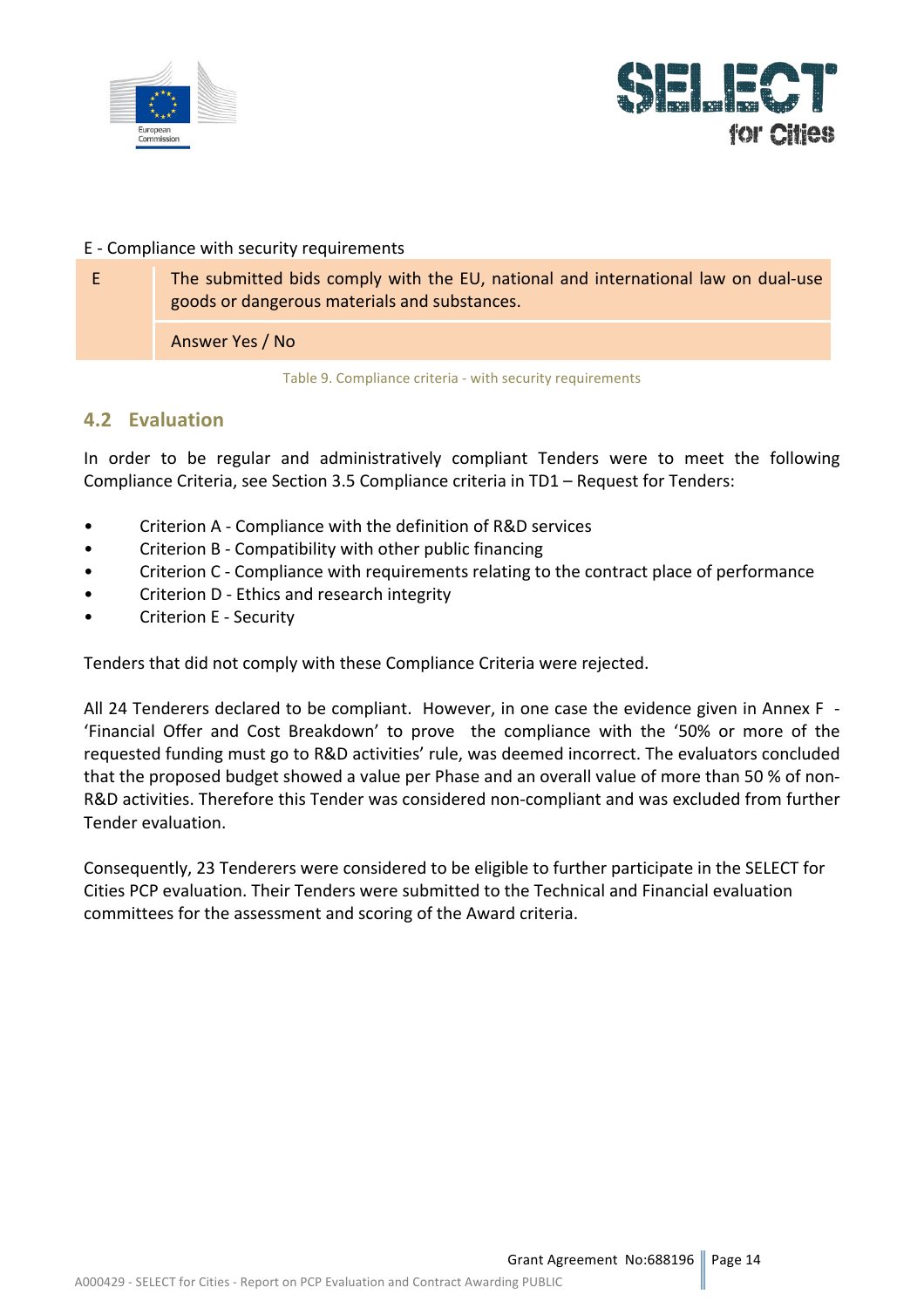



# **5 Award Criteria**

The Award criteria were used to assess the capacity of the Tenderer and the quality of their proposal in terms of Project management, impact on challenge, technical quality of the platform, commercial feasibility, living labs and price.

For that purpose Tenderers had to complete and submit Request for Tenders Annex E and F. Both annexes were used to assess and score the extent to which a Tender meets the award criteria, see TD1 Request for Tenders, section 3.6 and TD2 - Functional Specification.

In addition to the Award criteria evaluation, a webinar was organized during which all the 23 eligible Tenderers shortly present their technical solution and were afterwards subjected to questions from the Buyers Group. This was done to clarify those parts of their tenders which needed more information. Based on the responses of the webinar, slight changes were made to the Tenderers scores.

| The Award criteria evaluation was assessed based on the following points: |  |  |
|---------------------------------------------------------------------------|--|--|
|---------------------------------------------------------------------------|--|--|

| Award criteria                                                                                                                                                                  | <b>Maximum</b>  | <b>Threshold</b> | Total     |
|---------------------------------------------------------------------------------------------------------------------------------------------------------------------------------|-----------------|------------------|-----------|
|                                                                                                                                                                                 | points          |                  | Weighting |
| <b>Award Criteria Phase 1 and Framework Agreement</b>                                                                                                                           |                 |                  |           |
| 1. Project Management                                                                                                                                                           |                 |                  | 10%       |
| Feasibility of the Project plan and schedule                                                                                                                                    | 10              |                  |           |
| Methodology of the project, including risk                                                                                                                                      | 10 <sup>1</sup> |                  |           |
| management and quality assurance                                                                                                                                                |                 |                  |           |
| 2. Impact on Challenge                                                                                                                                                          |                 |                  | 30%       |
| F1: Serve as a City Dashboard                                                                                                                                                   |                 |                  |           |
| F1.1: Describe how you will implement a dashboard<br>that fits the basic requirements                                                                                           | 10              |                  |           |
| F1.2: Describe how your solution will be innovative<br>in this domain                                                                                                           |                 |                  |           |
| F2: Serve as an Open City Platform                                                                                                                                              |                 |                  |           |
| F2.1: Describe how you will implement an Open City<br>Platform that fits the basic requirements<br>F2.2: Describe how your solution will be innovative                          | 10              |                  |           |
| in this domain                                                                                                                                                                  |                 |                  |           |
| <b>E3: Real Time communication</b><br>F3.1: Describe how your solution implements the<br>basic requirements<br>F3.2: Describe how your solution is innovative in this<br>domain | 10              |                  |           |
| <b>E4: Data referential</b>                                                                                                                                                     |                 |                  |           |
| F4.1: Describe how your solution implements the<br>basic requirements<br>F4.2: Describe how your solution is innovative in this                                                 | 10              |                  |           |
| domain                                                                                                                                                                          |                 |                  |           |
| <b>F5: Platform</b>                                                                                                                                                             |                 |                  |           |
| F5.1: Describe how your solution implements the<br>basic requirements<br>F5.2: Describe how your solution is innovative in this                                                 | 10              |                  |           |
| domain                                                                                                                                                                          |                 |                  |           |
| 3. Technical Quality of the platform                                                                                                                                            |                 |                  | 20%       |
| Q1: Open Source                                                                                                                                                                 | 10              | 5                |           |
| Q2: Open Standards                                                                                                                                                              | 10              | 5.               |           |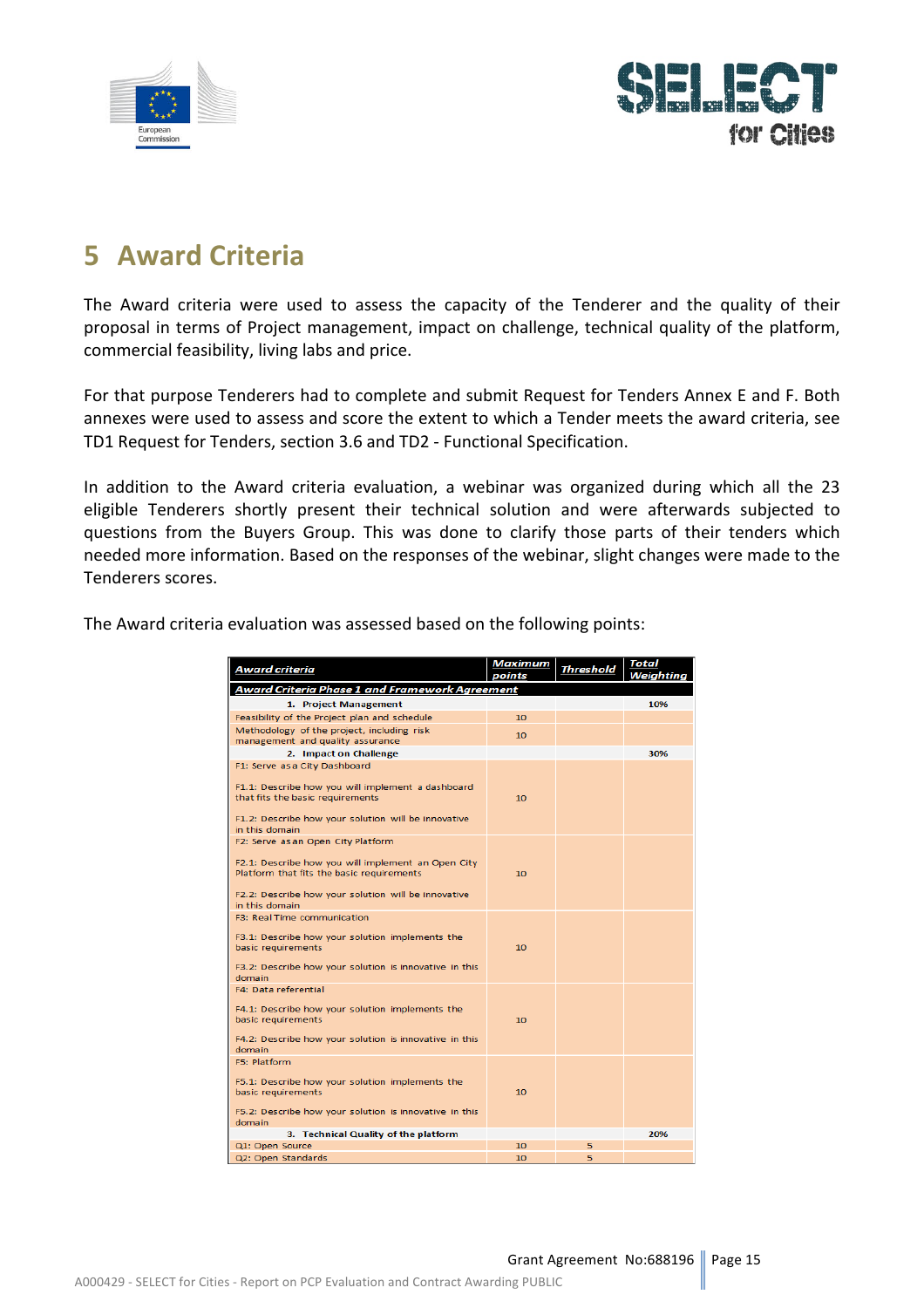



| Q3: Scalable                                                                                                                                                                                                                                  | 10 | 5  |     |
|-----------------------------------------------------------------------------------------------------------------------------------------------------------------------------------------------------------------------------------------------|----|----|-----|
| Q4: Robustness                                                                                                                                                                                                                                | 10 | 5  |     |
| Q5: Distributed and Decoupled                                                                                                                                                                                                                 | 10 | 5. |     |
| Q6: Heterogeneous                                                                                                                                                                                                                             | 10 | 5  |     |
| Q7: Interoperability                                                                                                                                                                                                                          | 10 | 5  |     |
| Q8: Communication with things                                                                                                                                                                                                                 | 10 | 5  |     |
| Q9: Security by design                                                                                                                                                                                                                        | 10 | 5  |     |
| Q10: Privacy by design                                                                                                                                                                                                                        | 10 | 5  |     |
| 4. Commercial Feasibility                                                                                                                                                                                                                     |    |    | 5%  |
| Completeness, sense of reality and feasibility of the<br>commercialisation plan including the market analysis<br>and risk management<br>Sense of reality and feasibility of the principles for<br>licensing, pricing, packaging, distribution | 10 |    |     |
| 5. Living Labs                                                                                                                                                                                                                                |    |    | 5%  |
| Vision and plan for executing a Living Lab trial in the<br>context of this PCP                                                                                                                                                                | 10 |    |     |
| 6. Price                                                                                                                                                                                                                                      |    |    | 30% |
| Binding contract price for carrying out the work in<br>the present phase                                                                                                                                                                      | 10 |    |     |
| Indicative price for the work in all three PCP Phases,<br>incl. the present phase (total price)                                                                                                                                               | 10 |    |     |
|                                                                                                                                                                                                                                               |    |    |     |

Table 10. Award criteria evaluation points

Only Tenderers with the following minimum scores (threshold) were eligible for consideration for a contract:

60% of the maximum number of points for each of the criteria, excluding Price:

- Project Management
- Impact on Challenge
- Technical quality of the platform
- Commercial feasibility
- $\bullet$  Living Lab

60% of the maximum number of points for the combined scores, including Price.

Failure to achieve the minimum score for any of the Tender components resulted in the Tender being excluded from further participation in the PCP.

The scoring model used by the evaluators to assess and score the extent to which a Tender was meeting the award criteria is included in Appendix A

Note: the information provided by the Tenderers concerning the Commercial feasibility varied too much to allow for a correct and useful evaluation. The information provided was too heterogeneous which made it impossible to objectively asses all Tenders equally at this stage. As a result, the Buyers Group has decided to award the maximum score of 5% to all Tenderers.

The Select for Cities consortium will adapt the Commercial feasibility part of the Tender to allow for an improved and correct evaluation in Phase 2.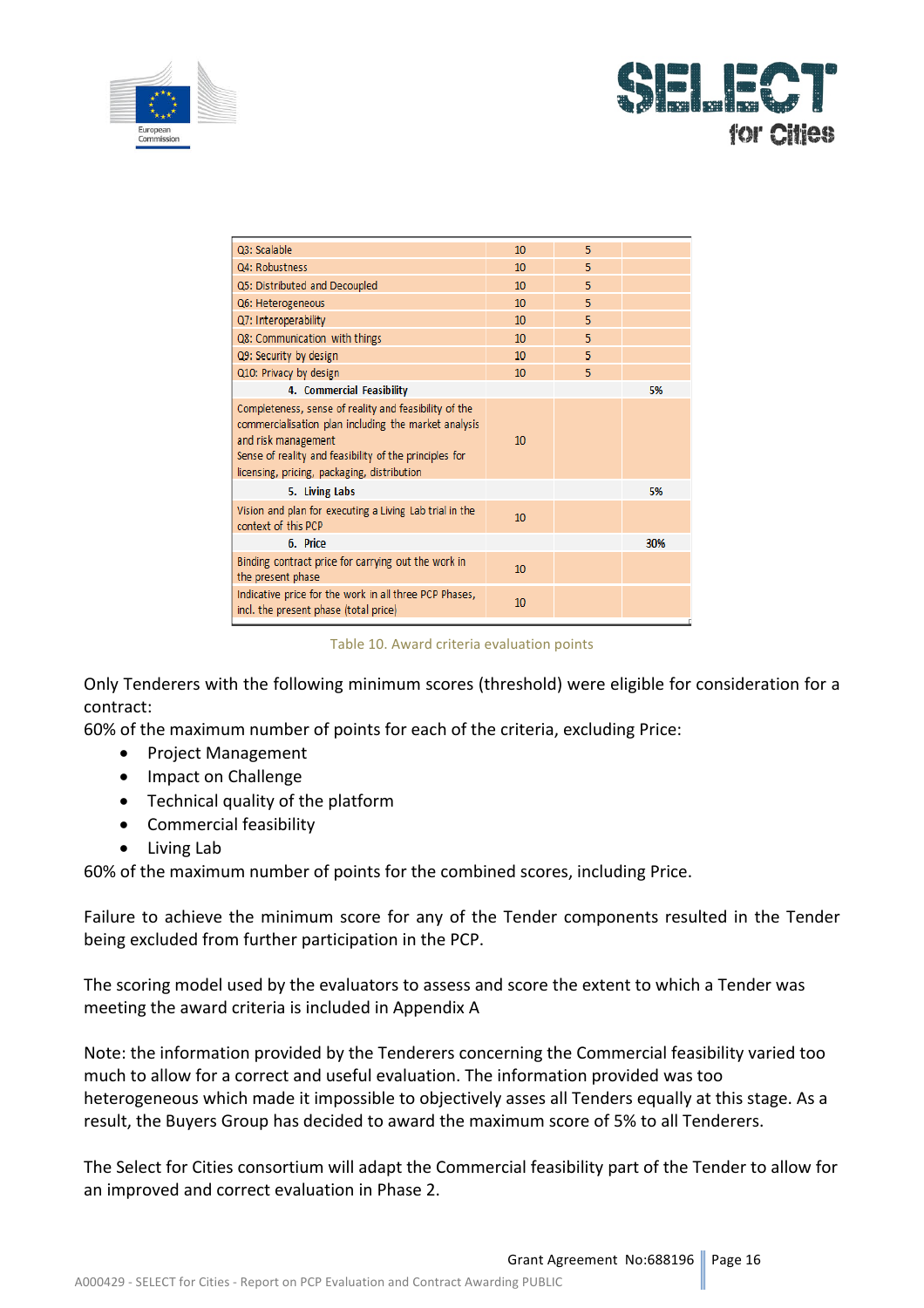



# **6 Price**

### **6.1 Criteria**

| 6. Price                                                                                        |    | 30% |
|-------------------------------------------------------------------------------------------------|----|-----|
| Binding contract price for carrying out the work in<br>the present phase                        | 10 |     |
| Indicative price for the work in all three PCP Phases,<br>incl. the present phase (total price) | 10 |     |

Table 11. Price criteria

### **6.2 Evaluation**

The Tenderers' Actual Price for Phase 1 (present phase) and the Indicative price for the work in all three phases was evaluated according the formula:

### **Weight awarded to Price \* (Price lowest tender/Price Tender)**

# **7 Overall Conclusion**

The overall Contract awarding was done based on the best quality price ratio or the Most Economically Advantageous Tender (MEAT):

- 1. Project Management (weight 10%)
- 2. Impact on Challenge (weight 30%)
- 3. Technical quality of the platform (weight 20%)
- 4. Commercial feasibility (weight 5%)
- 5. Living Lab (weight 5%)
- 6. Price (weight 30%)

Failure to achieve the minimum score for the respective Tender components and/or its threshold resulted in the Tender to be excluded from further participation in the PCP.

The exact number of Contracts to be awarded depended on the number of Tenders passing the evaluation and on the prices offered. Contracts were funded until the remaining budget is insufficient to fund the next best Tender.

Each Tenderer was sent an individual evaluation report with feedback and their place in the final ranking.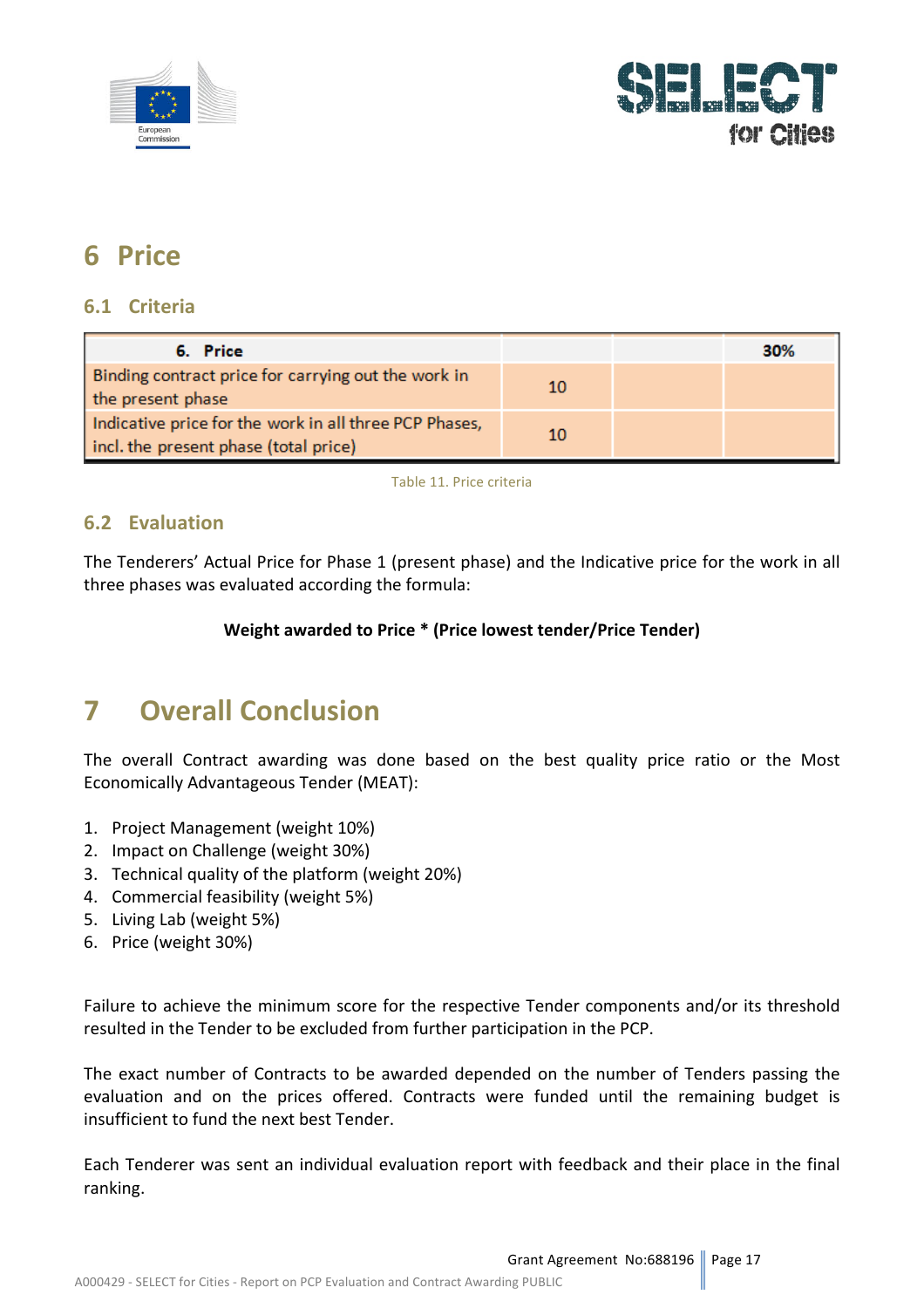



The 10 highest ranked Tenderers passing the administrative and evaluation criteria and all thresholds were considered eligible for funding and were invited to sign the SELECT for Cities Framework Agreement and the Specific Contract for Phase 1, in accordance with the model contracts provided in TD3 and TD4 (Lead Tenderer in alphabetical order):

- Bosonit S.L. Spain
- etventure Corporate Innovation GmbH Germany
- HOP Ubiquitous S.L. Spain
- Indra sistemas S.A. Spain
- Engineering Ingegneria Informatica  $S.p.A Italy$
- Magenta srl -Italy
- Martel GmbH Switzerland
- University of Florence (DISIT Lab) Italy
- Urban Software Institute GmbH- Germany
- WINGS ICT Solutions Greece

On 4 July 2017 the Contract Award Notice was published on the eNotices portal for European public procurement under the publication number 2017/S 125-255529.